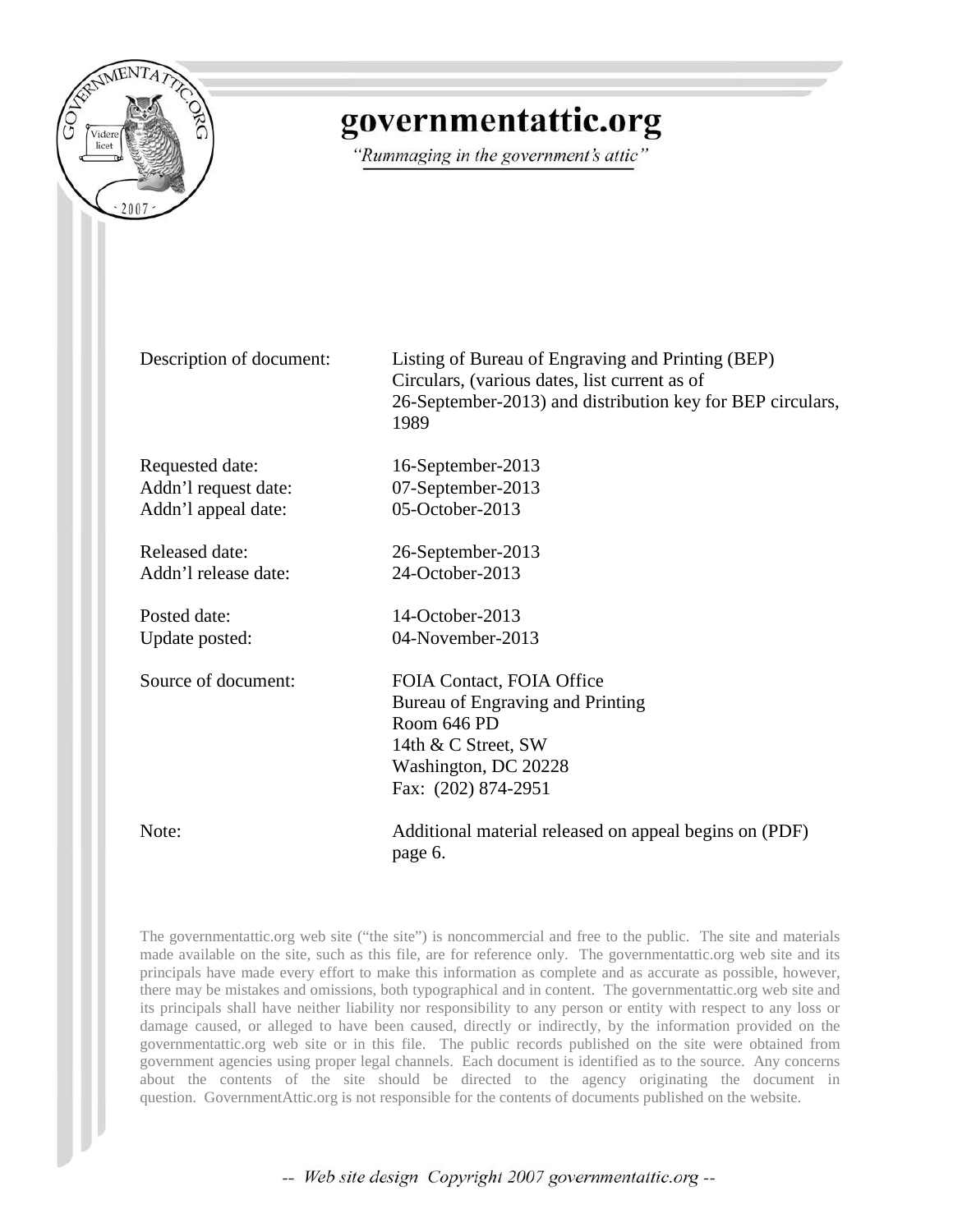

# **DEPARTMENT OF THE** TREASURY BUREAU OF ENGRAVING AND PRINTING WASHINGTON, D.C. 20228

September 26, 2013

### CERTIFIED MAIL

FOIA Request No. 2013-09-085

This letter acknowledges that on September 16, 2013, the Bureau of Engraving and Printing (BEP), Office of the Chief Counsel received your Freedom of Information Act (FOIA) request under 5 U.S.C. 552, requesting a listing of BEP Circulars.

Enclosed are the documents responsive to your request. No fees have been assessed in processing your request.

Sincerely,<br>
Nichole Jenkins<br>
Disclosure Of  $\sqrt{1}$  $\bigcup_{\text{Vehicle Jenkins}}$ Disclosure Officer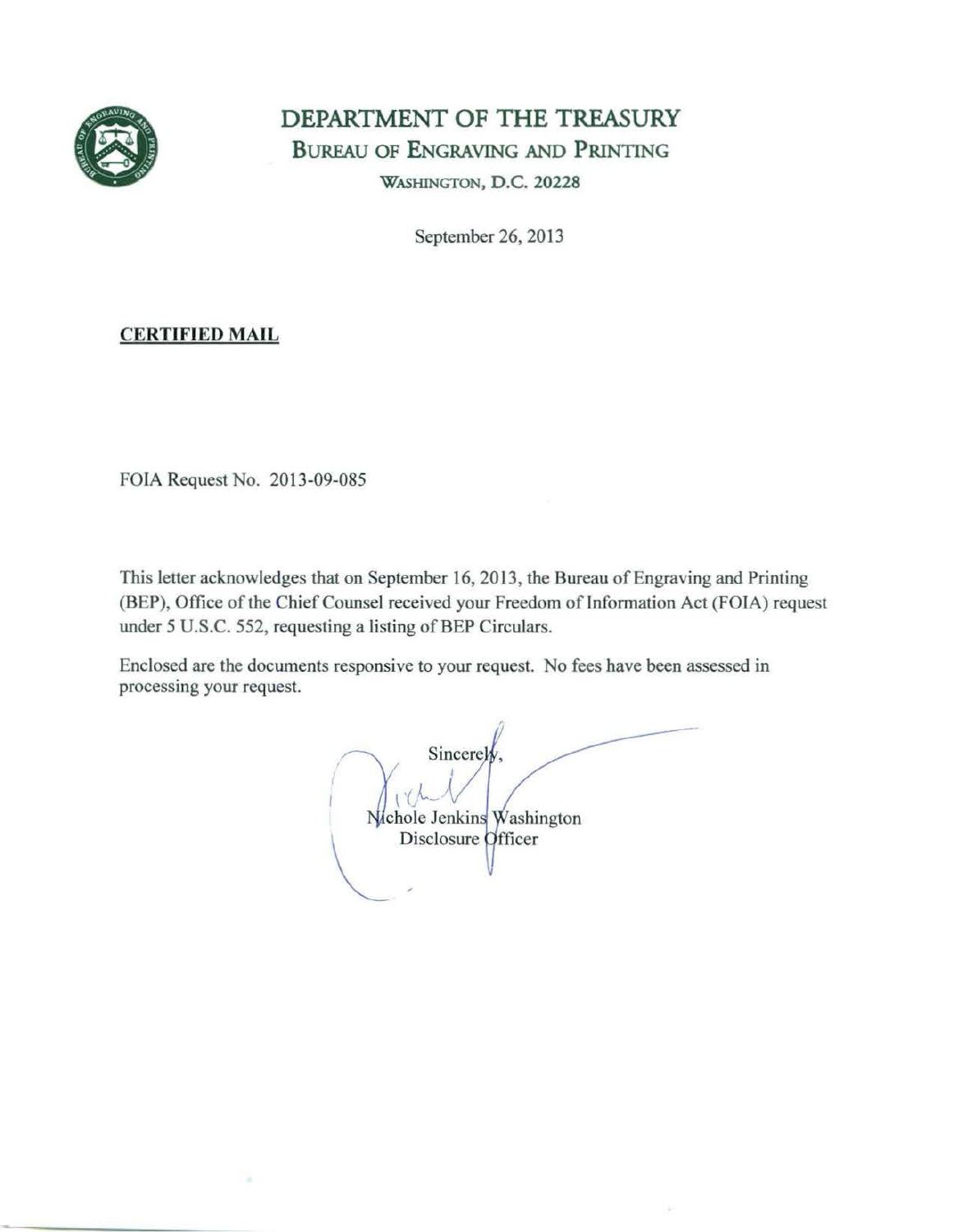| <b>REG</b>          | <b>TYPE</b>     | <b>TITLES</b>                                                                                                 | <b>OFFICE</b><br><b>DATE</b> |
|---------------------|-----------------|---------------------------------------------------------------------------------------------------------------|------------------------------|
| 10-01.1             |                 | CIRCULAR Procedures for Processing Proposed Organizational Changes                                            | 7/20/2000 0:00 OHR           |
| $10 - 02.3$         |                 | CIRCULAR Executive Leadership Delegation of Authority                                                         | 10/21/2010 0:00 OS           |
| 10-02.3A            |                 | <b>CIRCULAR</b> Delegations of Authority                                                                      | 7/20/2000 0:00 OHR           |
| 10-02.5             |                 | CIRCULAR Authorization of All Production Activities                                                           | 3/24/1998 0:00 OP            |
| 10-04.1             |                 | CIRCULAR Bureau of Engraving and Printing's Internal Control Program                                          | 10/9/2012 0:00 OC            |
| 10-04.2             |                 | CIRCULAR Liaison and Coordination of Office of Inspector General, US Government Accountability Office, and Ot | 3/21/2012 0:00 OC            |
| 10-04.5             | <b>CIRCULAR</b> | Physical Inventory and Destruction Procedures for RFA-Produced Securities                                     | 7/2/2009 0:00 DIR            |
| 10-04.6             |                 | CIRCULAR Internal Control Policy Committee Charter                                                            | 7/3/2012 0:00 OC             |
| 10-08.2             |                 | <b>CIRCULAR</b> Administrative Printing Services                                                              | 4/22/1988 0:00 OFM           |
| 10-08.26            |                 | CIRCULAR Bureau of Engraving and Printing IT Asset Lifecycle Management and Inventory Control                 | 6/30/2004 0:00 CIO           |
| 10-08.27            |                 | CIRCULAR Information Technology (IT) Capital Planning & Investment Control (CPIC)                             | 6/1/2011 0:00 CIO            |
| 35-00.1             |                 | <b>CIRCULAR</b> Prompt Payments                                                                               | 4/6/2011 0:00 OFM            |
|                     |                 |                                                                                                               | 1/29/2010 0:00 OFM           |
| 35-00.10            |                 | <b>CIRCULAR BEP Representation Fund</b>                                                                       | 8/25/2010 0:00 OFM           |
| 35-00.11            |                 | CIRCULAR Receipt, Handling, and Transport of Mutilated Currency Received thru BEP Mail                        |                              |
| 35-00.2             |                 | <b>CIRCULAR</b> Funds Availability Procedures                                                                 | 7/27/2000 0:00 OFM           |
| 35-00.4             |                 | CIRCULAR Policy for Establishing and Using Cost Centers and Accounts                                          | 3/11/2011 0:00 OFM           |
| 35-00.6             |                 | <b>CIRCULAR Relocation Allowance</b>                                                                          | 5/14/1992 0:00 CFO           |
| 35-00.8             |                 | CIRCULAR Reimbursement Procedures for Professional Liability Insurance                                        | 10/12/2009 0:00 OFM          |
| 35-00.9             |                 | CIRCULAR Reimbursement Procedures for Payment of Bar Dues and Court Membership Fees                           | 10/20/2009 0:00 OFM          |
| 40-00.1             |                 | CIRCULAR Employee Conduct at Shows and Exhibitions                                                            | 9/30/1985 0:00 OEX           |
| 40-00.11            |                 | CIRCULAR Policy for BEP Courtesy Floor Tours in Production Areas                                              | 1/21/2003 0:00 OEX           |
| 40-00.12            |                 | <b>CIRCULAR</b> Procedures for FAIR Act Challenges                                                            | 11/29/1999 0:00 OFM          |
| 40-00.13            |                 | CIRCULAR Guidelines for Implementation of Information Quality Law                                             | 9/23/2002 0:00 OEX           |
| 40-00.4             |                 | <b>CIRCULAR</b> External Relations Policy                                                                     | 2/10/2012 0:00 OEX           |
| 40-00.6A            |                 | CIRCULAR Processing Public Inquiries Under the Freedom of Information and Privacy Acts                        | 5/2/1991 0:00 OEX            |
| 40-00.7             |                 | <b>CIRCULAR</b> Uncut Currency Sales                                                                          | 9/18/1989 0:00 OEX           |
| 40-00.8             |                 | CIRCULAR Exhibit and Souvenir Card Program                                                                    | 10/20/1989 0:00 OEX          |
| 40-00.8A            |                 | CIRCULAR Processing Sales of Souvenir Cards and Intaglio Prints                                               | 9/6/1991 0:00 OEX            |
| 40-00.9             |                 | CIRCULAR Congressional Requests for Testimony, Comments on Proposed Legislation, and Budget Submissions       | 5/22/2000 0:00 OEX           |
|                     |                 |                                                                                                               |                              |
| 50-00.3<br>50-00.5  |                 | CIRCULAR Gifts to Employees From Outside Sources                                                              | 5/18/2011 0:00 CC            |
|                     |                 | CIRCULAR Service of Legal Documents at the Bureau of Engraving and Printing                                   | 6/20/2000 0:00 CC            |
| 50-00.6<br>50-00.7  |                 | CIRCULAR Confidential Financial Disclosure Report Filing Requirements                                         | 3/9/2010 0:00 CC             |
|                     |                 | CIRCULAR Record Systems Subject to the Privacy Act                                                            | 1/21/2011 0:00 CC            |
| 60-00.2             |                 | CIRCULAR Employee Locator Card                                                                                | 3/28/1984 0:00 OHR/OS        |
| 60-00.3             |                 | <b>CIRCULAR Employee Exit Clearance</b>                                                                       | 7/20/1995 0:00 OHR           |
| 60-00.6             |                 | <b>CIRCULAR</b> Position Management Review Committee                                                          | 3/12/1996 0:00 OHR           |
| 60-00.7             |                 | CIRCULAR Policy on Allegations of Threats, Violence, Harassment or Intimidation in the Workplace              | 9/25/2008 0:00 OHR           |
| $60 - 15$           |                 | CIRCULAR Annual Year End Shutdown (YES)                                                                       | 6/17/1982 0:00 OHR           |
| 63-00.12            |                 | <b>CIRCULAR</b> Recruitment and Staffing Policy                                                               | 5/12/1992 0:00 ECF           |
| 63-00.15<br>63-00.6 |                 | CIRCULAR Removal Procedures Involving Risk of Violence, Injury or Loss and/or Other(Security) Threats         | 7/21/1997 0:00 OHR           |
|                     |                 | <b>CIRCULAR</b> Instructions for Preparing Training Requests                                                  | 3/9/1988 0:00 OHR            |
| 64-00.13            |                 | CIRCULAR Wage Supervisor's Pay                                                                                | 6/25/1998 0:00 OHR           |
| 64-00.16            |                 | CIRCULAR Procedures for Requesting e-Training (Via USALEARNING)                                               | 9/9/2005 0:00 OHR            |
| 65-50.14            |                 | CIRCULAR Standard Operating Procedures for Back Pay                                                           | 9/26/1985 0:00 OHR           |
| 65-50.20            |                 | <b>CIRCULAR</b> Supervisory Differentials Policy                                                              | 3/14/1995 0:00 OHR           |
| 65-50.23            |                 | <b>CIRCULAR</b> Authorization of Overtime                                                                     | 8/28/2013 0:00 OHR           |
| 66-00.17            |                 | <b>CIRCULAR</b> Time and Attendance Audits                                                                    | 5/4/2011 0:00 OC             |
| 66-00.2             |                 | <b>CIRCULAR</b> Official Time for Representational Activities                                                 | 12/8/1981 0:00 OHR           |
| 66-00.3             |                 | <b>CIRCULAR</b> Extended Lunch Time                                                                           | 12/16/1983 0:00 OHR          |
| 66-00.7             |                 | CIRCULAR Compensatory Time off for Religious Observances                                                      | 10/23/1978 0:00 OHR          |
| 67-13.10            |                 | CIRCULAR Procedures for Requesting Reasonable Accommodations for Qualified Individuals with a Disability      | 6/24/2008 0:00 BRC           |
| 67-13.9             |                 | CIRCULAR Equal Employment Opportunity Program EEO Pre-Complaint Processing                                    | 8/12/2002 0:00 BRC           |
| $67 - 35.3$         |                 | <b>CIRCULAR Dress Code</b>                                                                                    | 10/12/2012 0:00 DIR          |
| 70-01.1             |                 | CIRCULAR Reimbursement Procedures for Local Transportation While Conducting Official Bureau Business          | 2/4/2010 0:00 OFM            |
| 70-01.3             |                 | CIRCULAR Employee Public Transportation Incentive Program                                                     | 9/13/2004 0:00 OHR           |
| 70-01.4             |                 | <b>CIRCULAR</b> Fleet Management                                                                              | 4/18/2002 0:00 OFS           |
| 70-01.6             |                 | <b>CIRCULAR BEP Seat Belt Use Policy</b>                                                                      | 8/28/2002 0:00 OEHS          |
| 70-02.2             |                 | <b>CIRCULAR Travel Promotional Material</b>                                                                   | 3/30/1992 0:00 OFM           |
|                     |                 |                                                                                                               |                              |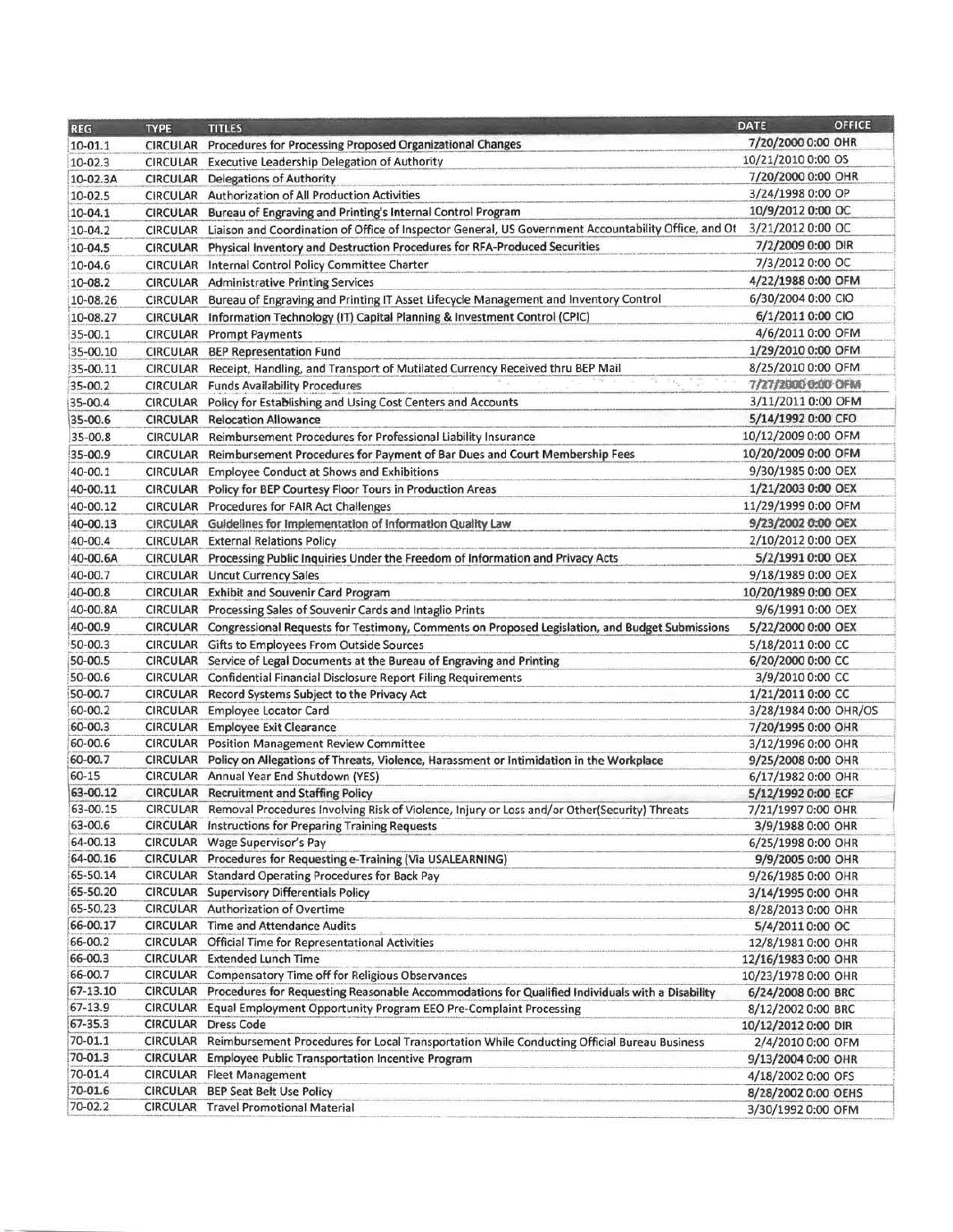| 70-02.3    | <b>CIRCULAR Official Passport Control</b>                                                                  | 4/6/2011 0:00 OFM                         |
|------------|------------------------------------------------------------------------------------------------------------|-------------------------------------------|
| 70-03.11   | CIRCULAR Security Items Delivered Outside the Bureau                                                       | 9/9/2013 0:00 OC/OS                       |
| 70-03.15   | CIRCULAR Limited Stationery Stock Maintained in the DCF/WCF Storeroom Locations                            | 9/20/2007 0:00 ECF                        |
| 70-03.16   | <b>CIRCULAR</b> Loading Dock Control                                                                       | 11/20/2000 0:00 OCP                       |
| 70-03.17   | <b>CIRCULAR</b> Personal Property Management                                                               | 7/31/2001 0:00 OFS                        |
| 70-03.18   | CIRCULAR Physical Inventory Requirements for Sensitive Property & Security Items                           | 3/6/2012 0:00 OC                          |
| 70-03.4    | CIRCULAR Utilization of the Warehouse Facility                                                             | 9/20/2007 0:00 ECF                        |
| 70-03.6    | CIRCULAR Shipment of Packages, Materials or Equipment                                                      | 3/25/2008 0:00 ECF                        |
| 70-03.9    | <b>CIRCULAR</b> Distribution Procedures for Direct Delivery Items                                          | 1/17/2008 0:00 ECF                        |
| 70-04.5    | CIRCULAR BEP Cellular Phone Policy                                                                         | 12/1/2003 0:00 CIO                        |
| 70-06.1    | CIRCULAR Receipt and Handling of Unsolicited Proposals                                                     | 7/26/2011 0:00 OA                         |
| 70-06.14   | <b>CIRCULAR</b> Disclosure of Procurement Information                                                      | 8/15/2011 0:00 OA                         |
| 70-06.15   | CIRCULAR Contracting Officer Technical Representative Certification Program                                | 1/20/2012 0:00 OA                         |
| 70-06.4    | CIRCULAR Implementing the Competition in Contracting Act                                                   | 8/15/2011 0:00 OA                         |
| 70-06.7    | <b>CIRCULAR</b> Unauthorized Procurement Commitments                                                       | 10/20/2011 0:00 OA                        |
| 70-06.9    | CIRCULAR Assignment of Technical Personnel for Procurements                                                | 10/18/2011 0:00 OA                        |
| 70-09.10wf | <b>CIRCULAR</b> Transportation of Injured Employees                                                        | 12/16/1994 0:00 OEHS                      |
| 70-09.25   | CIRCULAR Smoking in Official Vehicles                                                                      | 10/22/1992 0:00 OHR                       |
| 70-09.35   | <b>CIRCULAR BEP Smoking Policy</b>                                                                         | 9/8/2008 0:00 OHR                         |
| 70-09.38   | CIRCULAR BEP Joint Labor Management Environmental, Occupational Health and Safety Committees               | 4/8/2010 0:00 OEHS                        |
| $70 - 2$   | CIRCULAR Use of Telephone Services - Federal Telecommunications System (FTS) and Commercial Long Distance  | 1/18/1983 0:00 OFM                        |
| 71-00.92   |                                                                                                            | 3/9/2012 0:00 OS                          |
|            | <b>CIRCULAR</b> Security Risk Assessment<br><b>CIRCULAR</b> Forms Management Program                       | 1/23/2007 0:00 OES                        |
| 80-04      | CIRCULAR Records Management Program                                                                        | 12/18/2006 0:00 OES                       |
| 80-05      |                                                                                                            |                                           |
| 80-05.2    | <b>CIRCULAR</b> Records Management Training                                                                | 12/18/2006 0:00 OES<br>1/23/2007 0:00 OES |
| 80-05.3    | <b>CIRCULAR</b> Records Storage                                                                            |                                           |
| 80-05.4    | CIRCULAR Policies and Procedures for Electronic Records and Email                                          | 12/18/2006 0:00 OES                       |
| 80-06.1    | <b>CIRCULAR</b> Interagency Mail and Distribution                                                          | 11/18/1983 0:00 OFM                       |
| 80-06.10   | <b>CIRCULAR</b> Next Day Shipping Services                                                                 | 10/26/2012 0:00 OOS                       |
| 80-06.3    | CIRCULAR Bureau Internal Mail Distribution                                                                 | 3/22/1983 0:00 OFM                        |
| 80-06.4    | CIRCULAR Copier Management Program                                                                         | 9/15/2004 0:00 CIO                        |
| 82-00.10   | CIRCULAR Use of Temporary Transfer Delivery Schedule (BEP Form 2446)                                       | 4/20/2012 0:00 OC                         |
| 82-00.12   | <b>CIRCULAR BEN Data Entry Requirements</b>                                                                | 8/29/2012 0:00 OC                         |
| 82-00.13   | CIRCULAR Policy and Procedures for Banknote Equipment Manufacturers and Currency Reader Manufacturers R    | 9/21/2011 0:00 CBLS                       |
| 82-00.1A   | <b>CIRCULAR</b> Plant Manager Position                                                                     | 8/15/1984 0:00 ECF                        |
| 83-00.1    | CIRCULAR Procedures for Handling Discrepant Materials that were previously Accepted                        | 10/15/1999 0:00 OP                        |
| 84-00.6    | CIRCULAR Control and Custody of Unissued Federal Reserve Notes                                             | 2/26/2013 0:00 OC                         |
| 84-00.7    | CIRCULAR Low Serial Numbered and Special Requested FRN Policies and Procedures                             | 2/1/2001 0:00 DIR                         |
| 85-00.1    | CIRCULAR Series Change Procedures for Next Generation (NXG) and Old Currency Design (OCD) \$1 and \$2 FRNs | 7/31/2013 0:00 DIR                        |
| 86-00.1    | CIRCULAR Graphic Design Services for Non-Security Printing Products                                        | 7/30/2004 0:00 OP                         |
| 91-00.27   | CIRCULAR Request for Maintenance and Repairs (M&R)                                                         | 8/30/2001 0:00 OFS                        |
| 91-00.28   | CIRCULAR Requests for Facilities Facelifts and Minor Renovations                                           | 8/30/2001 0:00 OFS                        |
| 91-00.29   | CIRCULAR Bureau of Engraving and Printing Energy Management Program                                        | 8/25/2004 0:00 OFS                        |
| 91-00.31   | CIRCULAR Energy Conservation Program                                                                       | 10/31/2005 0:00 OFS                       |
| 91-00.9    | CIRCULAR Space Management Program                                                                          | 1/16/2001 0:00 OFS                        |
| 92-00.11   | CIRCULAR Internal Control and Accountability of Foreign Currency Specimens                                 | 4/5/2013 0:00 OC                          |
| 92-00.8    | CIRCULAR Multi-Material Recycling Program                                                                  | 10/6/1997 0:00 OFS                        |
| 93-00.6    | CIRCULAR Approval and Control of Test/Experimental Work                                                    | 2/26/2013 0:00 DIR                        |
| 93-00.7    | CIRCULAR Process Change Control Board                                                                      | 11/6/2012 0:00 DIR                        |
| 98-00.1    | CIRCULAR Procedures for Scheduling BEP Center for Excellence Facilities                                    | 3/5/2004 0:00 OHR                         |
| 98-00.2A   | CIRCULAR Loan of BEP Video Tapes/Film                                                                      | 2/7/2003 0:00 OEX                         |
| 98-00.7    | <b>CIRCULAR</b> Employee Locker Program                                                                    | 1/13/1997 0:00 OHR                        |
| 98-00.9    | <b>CIRCULAR</b> Fitness Center Policy                                                                      | 2/5/2008 0:00 OEHS                        |
| 99-00.2    | <b>CIRCULAR</b> Procedures for Daily Cycle Counting                                                        | 8/14/2012 0:00 OC                         |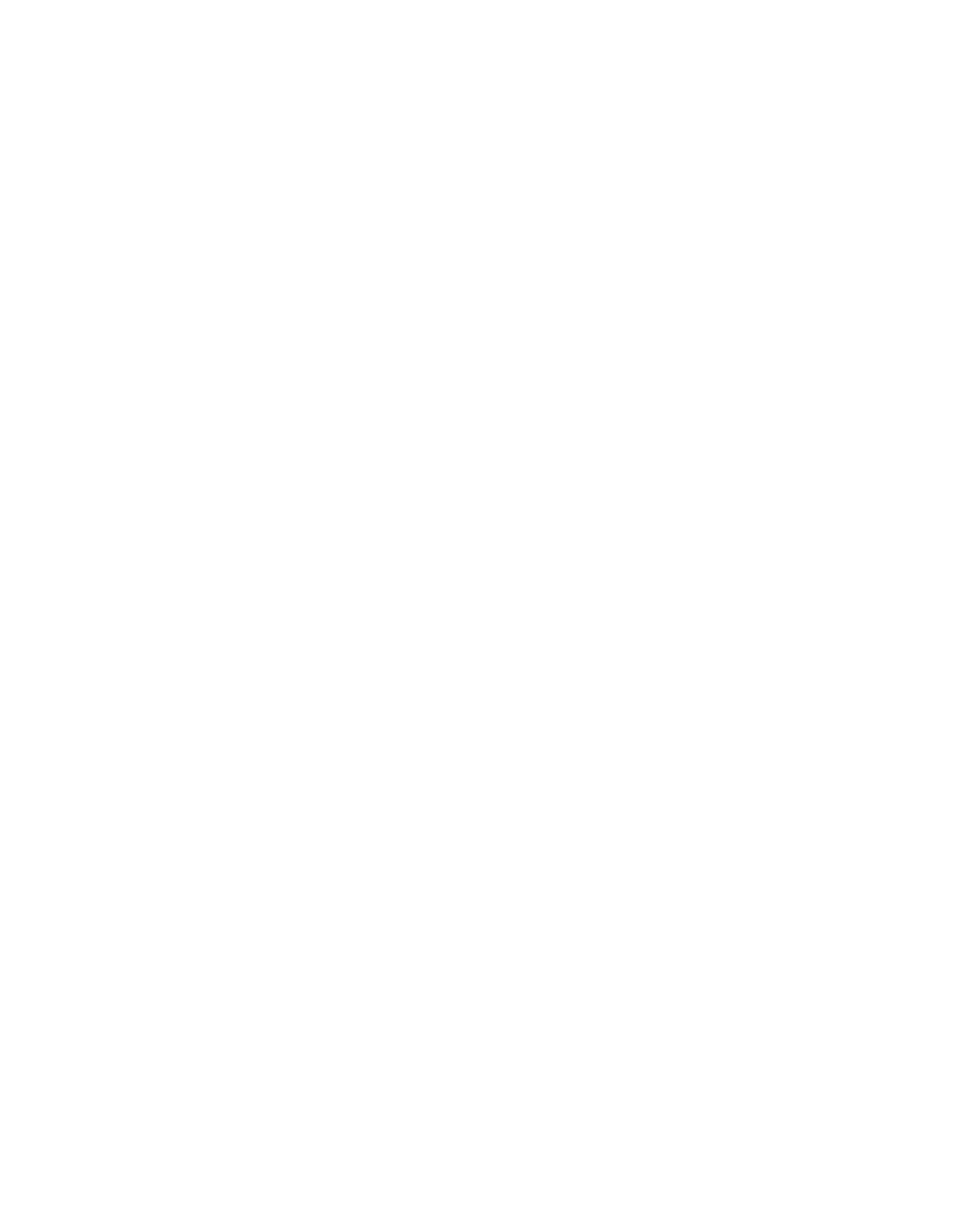

#### DEPARTMENT OF THE TREASURY BUREAU OF ENGRAVING AND PRINTING WASHINGTON, D.C. 20228

**DCT 242013** 

RE: Appeal - FOIA Request No. 2013-09-083

I am writing to notify you that your appeal in Freedom of Information Act (FOIA) Request Case Number 2013-09-083 is granted. Please find enclosed records responsive to your request.

In your FOIA request, dated September 7, 2013, you asked for a copy of the distribution key for Bureau of Engraving and Printing (BEP) circulars. As an example, you explained that BEP Circular No. 40.00.6A was designated as Distribution "C".

In her October 3, 2013, reply to your request, BEP's Disclosure Officer notified you that the BEP did not find any documents that were responsive to your request. By letter, dated October 5, 2013, you appealed this determination and challenged the adequacy of the agency's search for responsive records.

Pursuant to your appeal, the BEP again searched for records responsive to your request. We found that the enclosed two pages from the BEP Mail Manual (Manual No. 80-06, dated June 30, 1989) are responsive to your request.

I hope that you will find this information useful.

Sincerely,

Larry R. Felix

Enclosure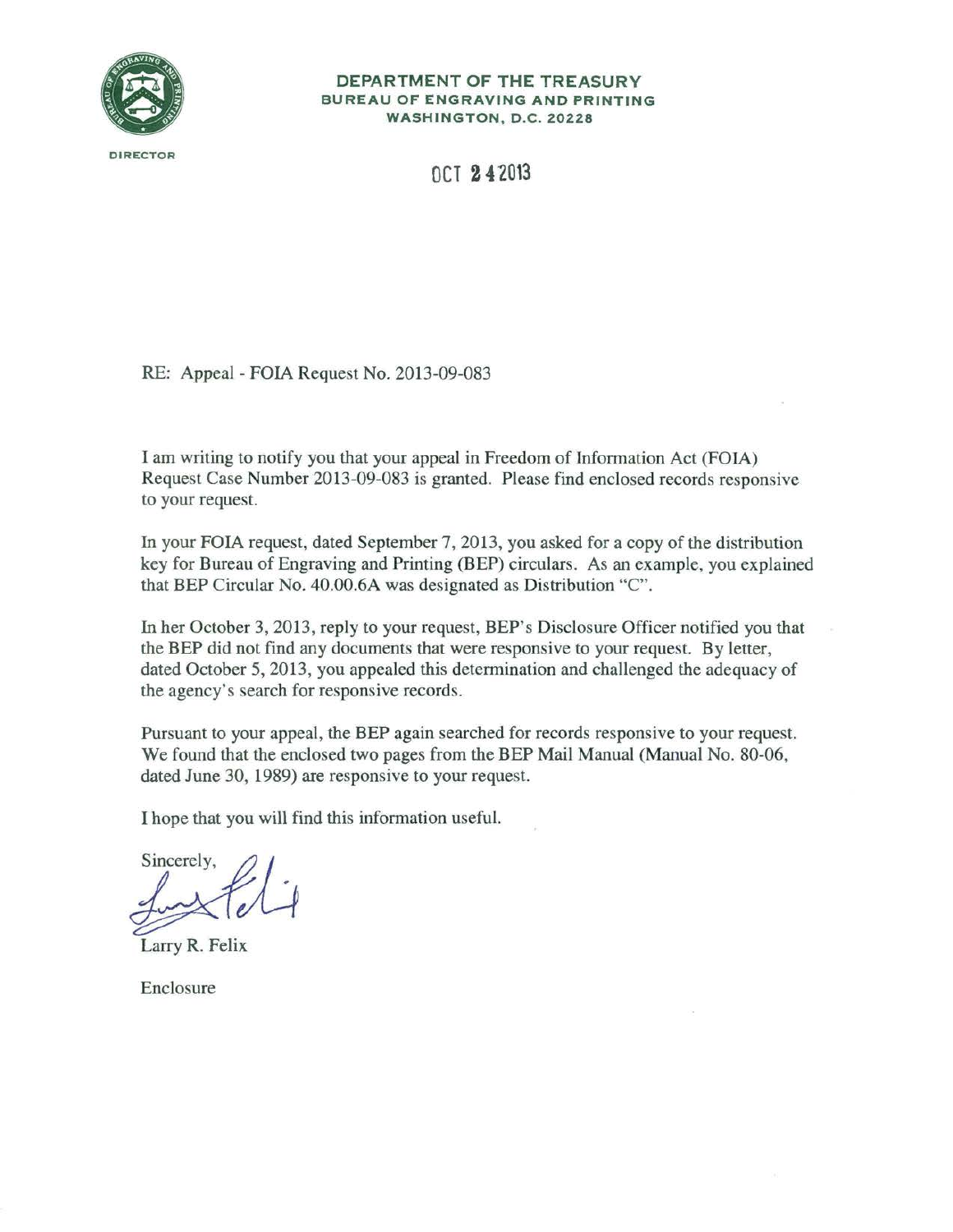**MANUAL MANUAL** *MANUAL* 

-.

DATE June 30, 1989

#### c. General Responsibilities.

(1) Each Bureau manager and employee is responsible for properly using the Postal System as described in Paragraph b. above. In addition, each Bureau office should exercise restraint and limit requests for special delivery to those items that are absolutely essential to the function and operation of the Bureau. Components requesting special deliveries or pick-ups at stops which are not identified in paragraph b.(6) above will be charged for any special courier service costs incurred.

(2) responsible for: The Administrative Services Division, Office of Management Services is

- (a) Selection of a commercial vendor of courier services.
- (b) Routing all outgoing mail for delivery.
- (c) Coordinating and controlling all requests for "special" mail deliveries/pickups with the courier service company.
- (d) Reviewing all invoices submitted by the courier service for services rendered to ensure that services billed are received.

(3) Mail distribution schedules are published and disseminated to all users. The following is the current schedule.

### **BUREAU OF ENGRAVING AND PRINTING STANDARD DISTRIBUTION LIST CODES AND NUMBER OF COPIES PER OFFICE**

|                                              | No. of Copies Per<br><b>Distribution Code</b> |                |                |                |     |
|----------------------------------------------|-----------------------------------------------|----------------|----------------|----------------|-----|
| Component                                    | A                                             | $\mathbf{B}$   | $\overline{C}$ | D              | E   |
| <b>DIRECTOR</b>                              | 2                                             | $\overline{2}$ | $\overline{c}$ | 2              | 4   |
| Deputy Director                              |                                               |                | $\overline{2}$ | $\overline{2}$ | 2   |
| <b>Project Director (Facilities Planning</b> |                                               |                |                |                |     |
| and Development)                             |                                               |                | 2              | 3              | 5   |
| <b>Chief Counsel</b>                         |                                               |                | $\overline{c}$ | 2              | 9   |
| Program Analysis and External Affairs        |                                               | 2              | 3              | 5              | 24  |
| <b>Advanced Counterfeit Deterrence 1</b>     |                                               | $\overline{2}$ | 3              | 8              |     |
| Equal Employment opportunity and             |                                               |                |                |                |     |
| <b>Employee Counseling Services Staff</b>    |                                               |                | $\overline{2}$ | 3              | 6   |
| ASSISTANT DIRECTOR (ADMINISTRATION)          |                                               |                | 2              | 2              | 5.  |
| <b>Management Services</b>                   |                                               | 5              | 6              | 11             | 42  |
| <b>Financial Management</b>                  |                                               | 6              | 8              | 10             | 63  |
| <b>Industrial Relations</b>                  |                                               | 5              | 8              | 14             | 43  |
| Security                                     |                                               | 6              | 16             | 54             | 220 |
| <b>Materials Management</b>                  |                                               | 5              | 8              | 14             | 56  |
| <b>Currency Standards</b>                    |                                               | 6              | 8              | 13.            | 53  |
| Information Systems                          |                                               | 5              | 6              | 13             | 45  |